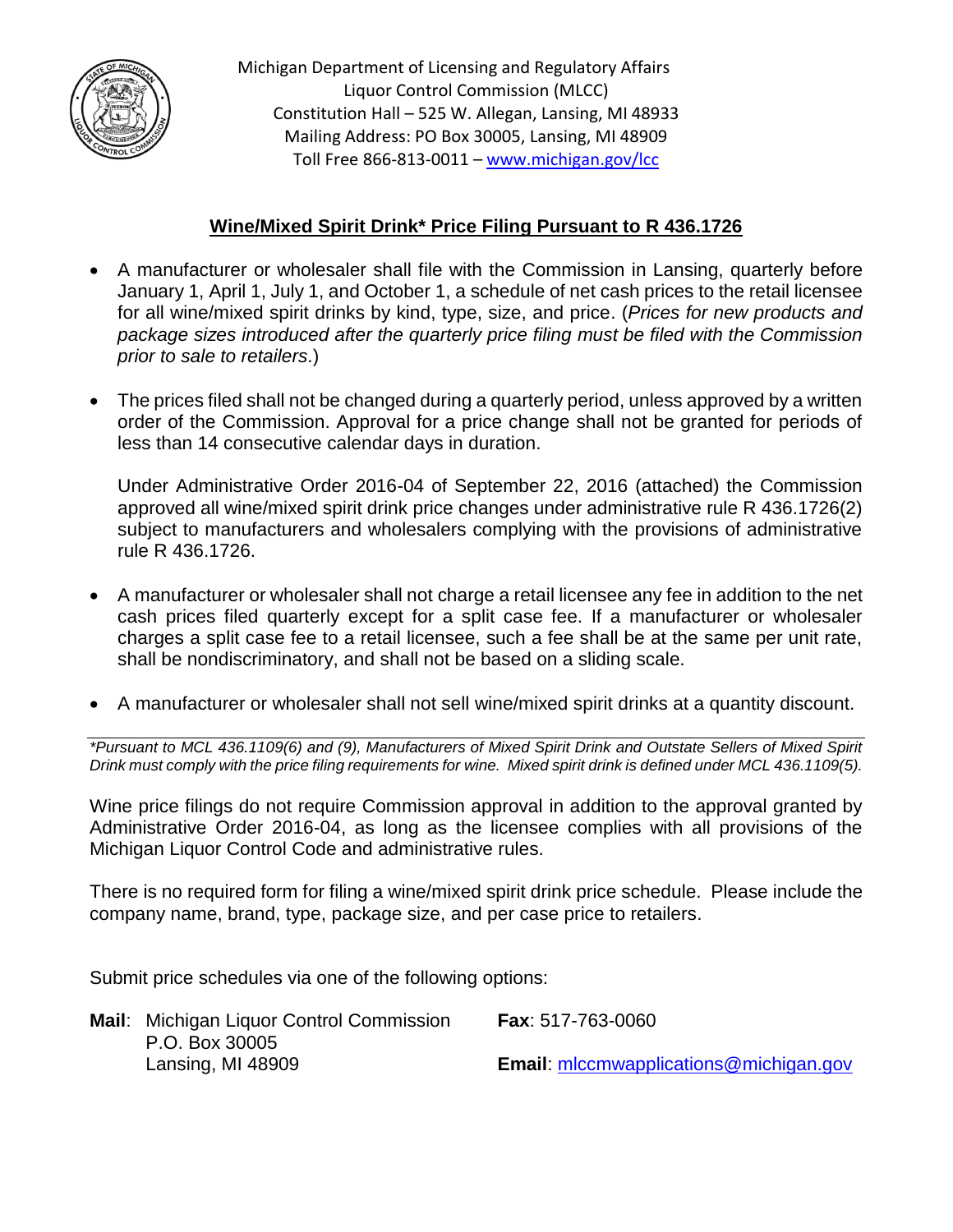

## STATE OF MICHIGAN

DEPARTMENT OF LICENSING AND REGULATORY AFFAIRS LIQUOR CONTROL COMMISSION

\* \* \* \* \*

) ) ) )

In the matter of **MANUFACTURER AND WHOLESALER WINE PRICE CHANGES**

At the September 22, 2016 meeting of the Michigan Liquor Control Commission in Southfield, Michigan.

> PRESENT: Andrew J. Deloney, Chairman Dennis Olshove, Commissioner

## **ADMINISTRATIVE ORDER NO. 2016-04 MANUFACTURER AND WHOLESALER WINE PRICE CHANGES**

Article IV, Section 40, of the Michigan Constitution (1963), permits the legislature to establish a Liquor Control Commission, which shall exercise complete control of the alcoholic beverage traffic within this state, including the retail sales thereof, subject to statutory limitations. MCL 436.1201(2) provides the Commission with the sole right, power, and duty to control the alcoholic beverage traffic and traffic in other alcoholic liquor within this state, including the manufacture, importation, possession, transportation and sale thereof.

Administrative rule R 436.1726(1) requires manufacturers and wholesalers to file with the Commission, before January 1, April 1, July 1, and October 1 of each year, a schedule of the net cash prices to retail licensees for all wine by kind, type, size, and brand. Administrative rule R 436.1726(2) provides that the prices filed shall not be changed during a quarterly period, unless approved by a written order of the Commission. Approval for a price change shall not be granted for periods of less than fourteen (14) consecutive calendar days in duration. The Commission finds that prices